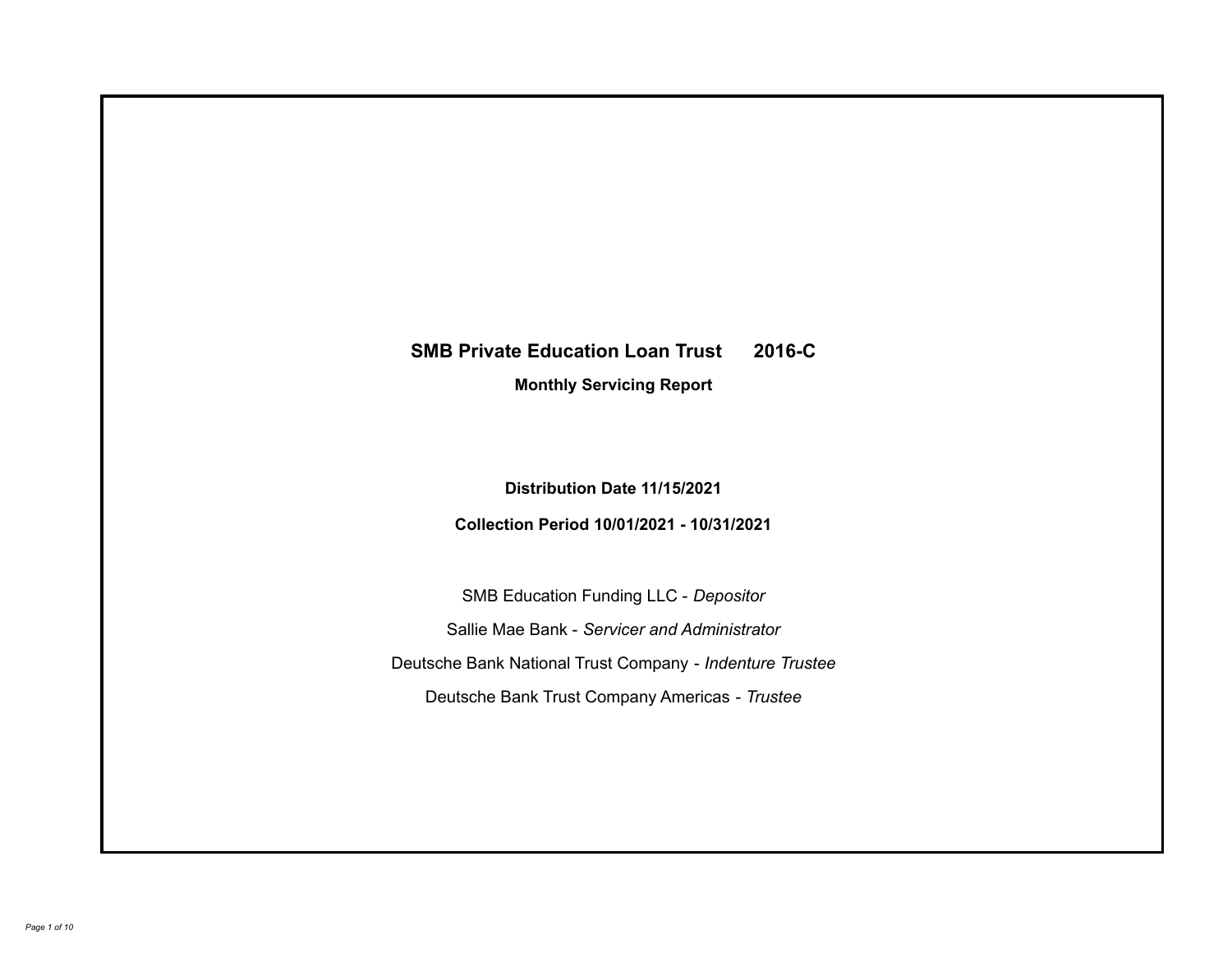A

| A | <b>Student Loan Portfolio Characteristics</b>                  |                                                 | Settlement Date<br>10/12/2016     | 09/30/2021                        | 10/31/2021                       |
|---|----------------------------------------------------------------|-------------------------------------------------|-----------------------------------|-----------------------------------|----------------------------------|
|   | <b>Principal Balance</b><br>Interest to be Capitalized Balance |                                                 | \$695,789,571.77<br>44,552,744.60 | \$290,745,528.33<br>10,306,666.79 | \$285,184,146.15<br>9,671,339.40 |
|   | Pool Balance                                                   |                                                 | \$740,342,316.37                  | \$301,052,195.12                  | \$294,855,485.55                 |
|   | Weighted Average Coupon (WAC)                                  |                                                 | 8.30%                             | 7.73%                             | 7.74%                            |
|   | Weighted Average Remaining Term                                |                                                 | 131.32                            | 124.68                            | 124.75                           |
|   | Number of Loans                                                |                                                 | 63,478                            | 27,125                            | 26,586                           |
|   | Number of Borrowers                                            |                                                 | 60,942                            | 25,960                            | 25,446                           |
|   | Pool Factor                                                    |                                                 |                                   | 0.406639184                       | 0.398269124                      |
|   |                                                                | Since Issued Total Constant Prepayment Rate (1) |                                   | 10.22%                            | 10.22%                           |
|   |                                                                |                                                 |                                   |                                   |                                  |
| B | <b>Debt Securities</b>                                         | <b>Cusip/Isin</b>                               |                                   | 10/15/2021                        | 11/15/2021                       |
|   | A <sub>2</sub> A                                               | 78449KAB6                                       |                                   | \$96,783,007.44                   | \$94,171,184.76                  |
|   | A2B                                                            | 78449KAC4                                       |                                   | \$63,953,529.14                   | \$62,227,655.12                  |
|   | В                                                              | 78449KAD2                                       |                                   | \$50,000,000.00                   | \$50,000,000.00                  |
|   |                                                                |                                                 |                                   |                                   |                                  |

| $\sim$<br>◡ | <b>Certificates</b> | Cusip/Isin | 10/15/2021   | 11/15/2021   |
|-------------|---------------------|------------|--------------|--------------|
|             | Residual            | 78449K100  | \$100,000.00 | \$100,000.00 |

| $\sim$<br>◡ | unt Balances<br>Accol   | 10/15/2021   | 11/15/2021   |
|-------------|-------------------------|--------------|--------------|
|             | Reserve Account Balance | 1,865,473.00 | 1.805.473.00 |

| <b>Asset / Liability</b>               | 10/15/2021      | 11/15/2021      |
|----------------------------------------|-----------------|-----------------|
| Overcollateralization Percentage       | 30.00%          | 30.00%          |
| Specified Overcollateralization Amount | \$90,315,658.54 | \$88,456,645.67 |
| Actual Overcollateralization Amount    | \$90,315,658.54 | \$88,456,645.67 |

(1) For additional information, see 'Since Issued CPR Methodology' found in section VIII of this report .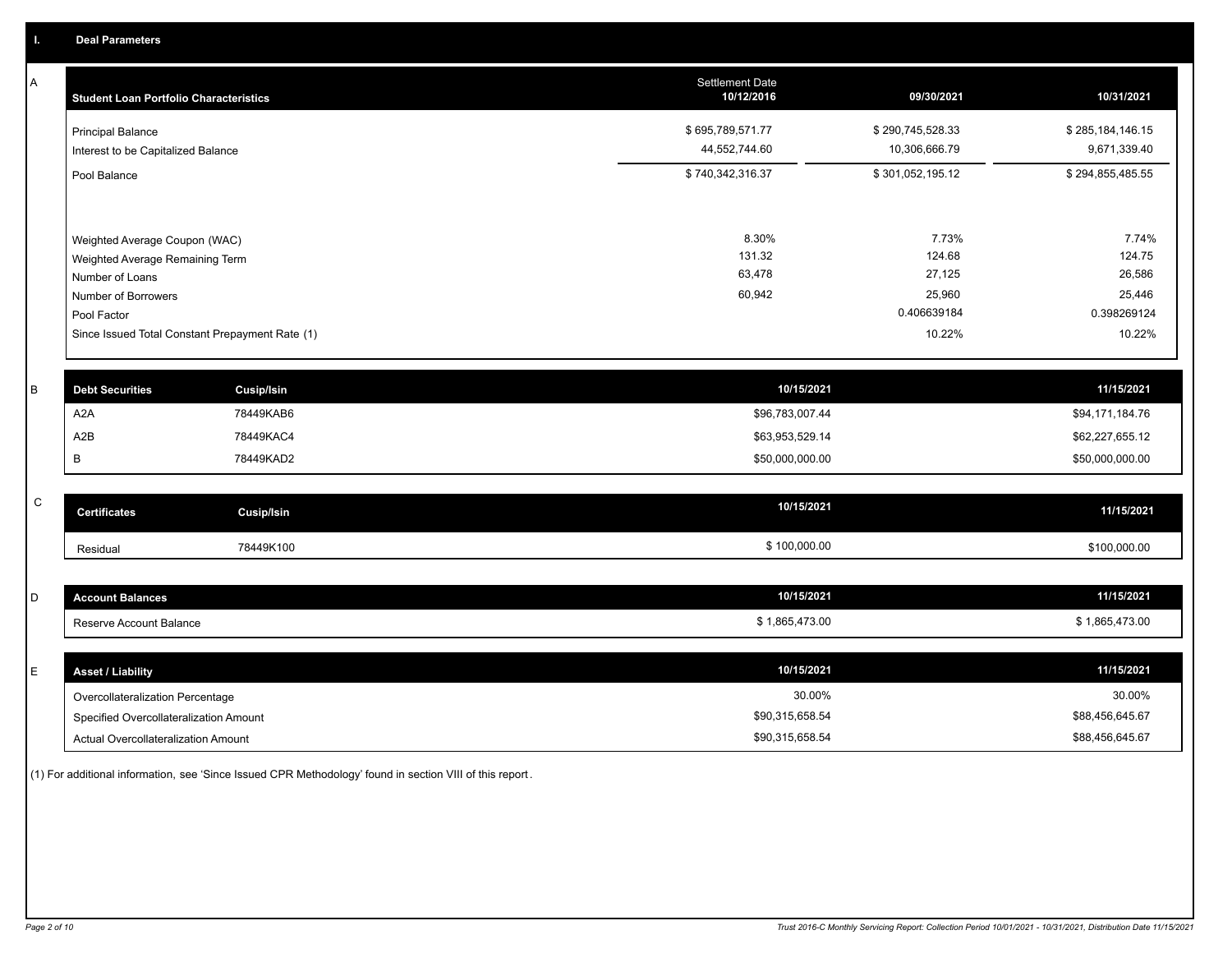## **II. 2016-C Trust Activity 10/01/2021 through 10/31/2021**

## Other Principal Deposits 96,619.71 Servicer Principal Reimbursement 0.00 Seller Principal Reimbursement (3,741.56) Borrower Principal 5,821,894.44 A **Student Loan Principal Receipts**

### B **Student Loan Interest Receipts**

| <b>Total Interest Receipts</b>  | \$1,539,048.44 |
|---------------------------------|----------------|
| Other Interest Deposits         | 1.672.07       |
| Servicer Interest Reimbursement | 0.00           |
| Seller Interest Reimbursement   | (326.80)       |
| Borrower Interest               | 1,537,703.17   |

| C  | <b>Recoveries on Realized Losses</b>                             | \$37,437.92    |
|----|------------------------------------------------------------------|----------------|
| D  | <b>Investment Income</b>                                         | \$188.17       |
| E. | <b>Funds Borrowed from Next Collection Period</b>                | \$0.00         |
| F. | Funds Repaid from Prior Collection Period                        | \$0.00         |
| G  | Loan Sale or Purchase Proceeds                                   | \$0.00         |
| H  | <b>Initial Deposits to Distribution Account</b>                  | \$0.00         |
|    | <b>Excess Transferred from Other Accounts</b>                    | \$0.00         |
| J  | <b>Borrower Benefit Reimbursements</b>                           | \$0.00         |
| Κ  | <b>Other Deposits</b>                                            | \$0.00         |
| L  | <b>Other Fees Collected</b>                                      | \$0.00         |
| м  | <b>AVAILABLE FUNDS</b>                                           | \$7,491,447.12 |
| N  | Non-Cash Principal Activity During Collection Period             | \$353,390.41   |
| O  | Aggregate Purchased Amounts by the Depositor, Servicer or Seller | \$98,291.78    |
| P  | Aggregate Loan Substitutions                                     | \$0.00         |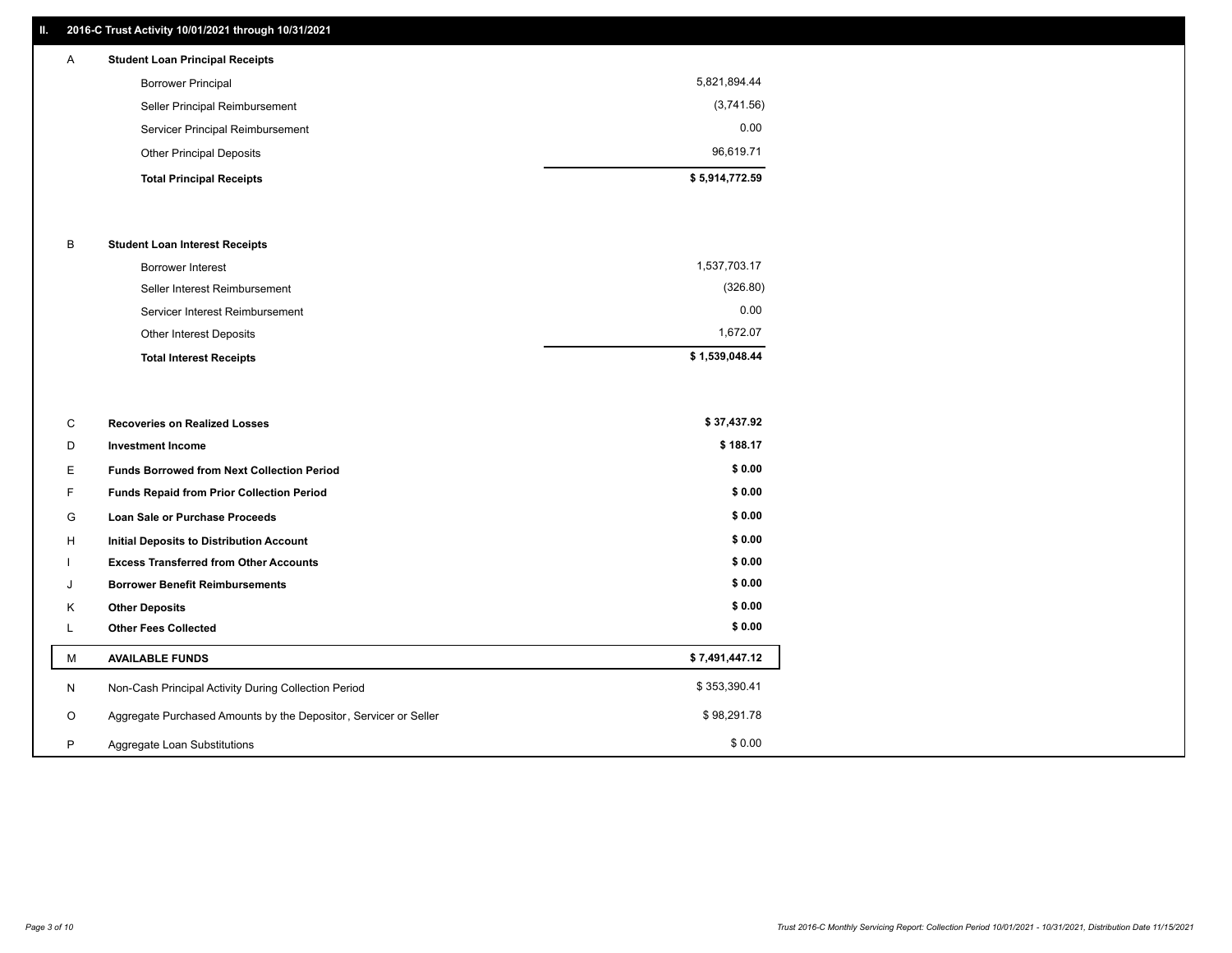| <b>Loans by Repayment Status</b> |                       |                          |            |                                                           |                |                            |                          |         |                                                           |                |                            |
|----------------------------------|-----------------------|--------------------------|------------|-----------------------------------------------------------|----------------|----------------------------|--------------------------|---------|-----------------------------------------------------------|----------------|----------------------------|
|                                  |                       |                          | 10/31/2021 |                                                           |                |                            | 09/30/2021               |         |                                                           |                |                            |
|                                  |                       | <b>Wtd Avg</b><br>Coupon | # Loans    | Principal and<br><b>Interest Accrued</b><br>to Capitalize | % of Principal | % of Loans in<br>Repay (1) | <b>Wtd Avg</b><br>Coupon | # Loans | Principal and<br><b>Interest Accrued</b><br>to Capitalize | % of Principal | % of Loans in<br>Repay (1) |
| INTERIM:                         | IN SCHOOL             | 8.84%                    | 376        | \$6,432,308.59                                            | 2.182%         | $-$ %                      | 8.87%                    | 442     | \$7,512,479.04                                            | 2.495%         | $-$ %                      |
|                                  | GRACE                 | 8.88%                    | 251        | \$4,203,202.54                                            | 1.426%         | $-$ %                      | 8.87%                    | 255     | \$4,245,782.85                                            | 1.410%         | $-$ %                      |
|                                  | <b>DEFERMENT</b>      | 8.56%                    | 1,919      | \$27,065,707.80                                           | 9.179%         | $-$ %                      | 8.56%                    | 1,925   | \$26,936,773.45                                           | 8.948%         | $-$ %                      |
| <b>REPAYMENT:</b>                | <b>CURRENT</b>        | 7.60%                    | 22,976     | \$242,267,291.20                                          | 82.165%        | 94.211%                    | 7.58%                    | 23,348  | \$245,556,911.61                                          | 81.566%        | 93.596%                    |
|                                  | 30-59 DAYS DELINQUENT | 7.69%                    | 377        | \$5,084,688.50                                            | 1.724%         | 1.977%                     | 7.65%                    | 344     | \$4,973,804.99                                            | 1.652%         | 1.896%                     |
|                                  | 60-89 DAYS DELINQUENT | 7.87%                    | 135        | \$2,131,724.15                                            | 0.723%         | 0.829%                     | 7.80%                    | 158     | \$2,527,661.59                                            | 0.840%         | 0.963%                     |
|                                  | 90+ DAYS DELINQUENT   | 7.97%                    | 125        | \$2,250,082.06                                            | 0.763%         | 0.875%                     | 7.84%                    | 109     | \$2,035,474.23                                            | 0.676%         | 0.776%                     |
|                                  | FORBEARANCE           | 7.82%                    | 427        | \$5,420,480.71                                            | 1.838%         | 2.108%                     | 7.99%                    | 544     | \$7,263,307.36                                            | 2.413%         | 2.768%                     |
| <b>TOTAL</b>                     |                       |                          | 26,586     | \$294,855,485.55                                          | 100.00%        | 100.00%                    |                          | 27,125  | \$301,052,195.12                                          | 100.00%        | 100.00%                    |

Percentages may not total 100% due to rounding \*

1 Loans classified in "Repayment" include any loan for which interim interest only, \$25 fixed payments or full principal and interest payments are due.

|                              | <b>Loans by Borrower Status</b>                                                                                                                                              |                          |            |                                                                  |                |                                |                          |         |                                                                  |                |                                |
|------------------------------|------------------------------------------------------------------------------------------------------------------------------------------------------------------------------|--------------------------|------------|------------------------------------------------------------------|----------------|--------------------------------|--------------------------|---------|------------------------------------------------------------------|----------------|--------------------------------|
|                              |                                                                                                                                                                              |                          | 10/31/2021 |                                                                  |                |                                | 09/30/2021               |         |                                                                  |                |                                |
|                              |                                                                                                                                                                              | <b>Wtd Avg</b><br>Coupon | # Loans    | <b>Principal and</b><br><b>Interest Accrued</b><br>to Capitalize | % of Principal | % of Loans in<br>P&I Repay (2) | <b>Wtd Avg</b><br>Coupon | # Loans | <b>Principal and</b><br><b>Interest Accrued</b><br>to Capitalize | % of Principal | % of Loans in<br>P&I Repay (2) |
| INTERIM:                     | IN SCHOOL                                                                                                                                                                    | 8.45%                    | 725        | \$12,153,800.55                                                  | 4.122%         | $-$ %                          | 8.45%                    | 849     | \$14,137,693.42                                                  | 4.696%         | $-$ %                          |
|                              | GRACE                                                                                                                                                                        | 8.52%                    | 495        | \$8,121,773.14                                                   | 2.754%         | $-$ %                          | 8.55%                    | 518     | \$8,397,402.69                                                   | 2.789%         | $-$ %                          |
|                              | <b>DEFERMENT</b>                                                                                                                                                             | 8.19%                    | 3,473      | \$46,466,634.62                                                  | 15.759%        | $-$ %                          | 8.18%                    | 3,490   | \$46,253,503.27                                                  | 15.364%        | $-$ %                          |
| P&I REPAYMENT:               | <b>CURRENT</b>                                                                                                                                                               | 7.57%                    | 20,846     | \$213,532,546.81                                                 | 72.419%        | 93.608%                        | 7.55%                    | 21,128  | \$215,720,375.34                                                 | 71.655%        | 92.877%                        |
|                              | 30-59 DAYS DELINQUENT                                                                                                                                                        | 7.71%                    | 365        | \$4,857,493.79                                                   | 1.647%         | 2.129%                         | 7.63%                    | 335     | \$4,837,583.73                                                   | 1.607%         | 2.083%                         |
|                              | 60-89 DAYS DELINQUENT                                                                                                                                                        | 7.86%                    | 134        | \$2,118,384.86                                                   | 0.718%         | 0.929%                         | 7.86%                    | 153     | \$2,431,145.52                                                   | 0.808%         | 1.047%                         |
|                              | 90+ DAYS DELINQUENT                                                                                                                                                          | 7.99%                    | 121        | \$2,184,371.07                                                   | 0.741%         | 0.958%                         | 7.83%                    | 108     | \$2,011,183.79                                                   | 0.668%         | 0.866%                         |
|                              | <b>FORBEARANCE</b>                                                                                                                                                           | 7.82%                    | 427        | \$5,420,480.71                                                   | 1.838%         | 2.376%                         | 7.99%                    | 544     | \$7,263,307.36                                                   | 2.413%         | 3.127%                         |
| <b>TOTAL</b><br>$\star$<br>2 | Percentages may not total 100% due to rounding<br>Loans classified in "P&I Repayment" includes only those loans for which scheduled principal and interest payments are due. |                          | 26,586     | \$294,855,485.55                                                 | 100.00%        | 100.00%                        |                          | 27,125  | \$301,052,195.12                                                 | 100.00%        | 100.00%                        |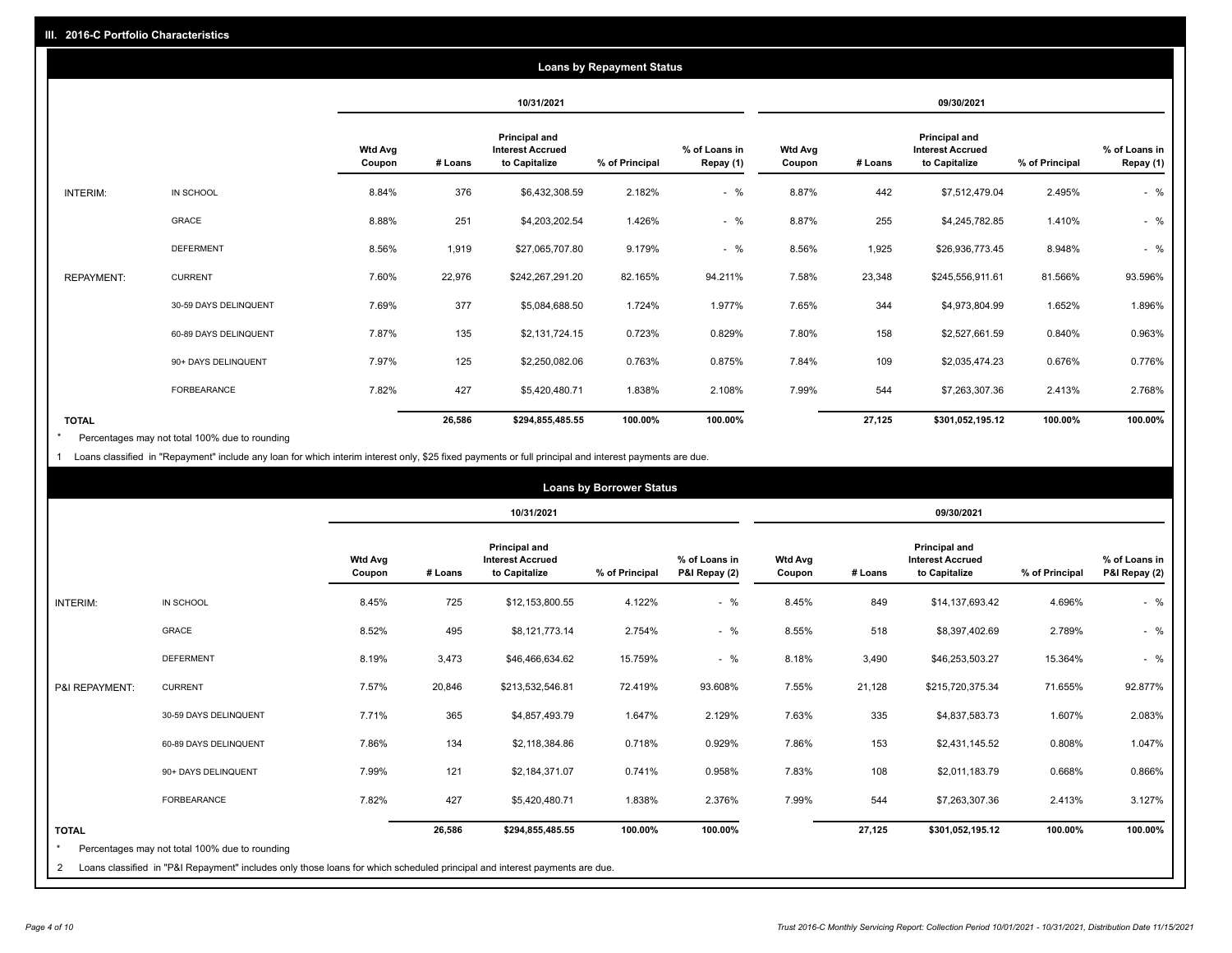|                                                                                        | 10/31/2021       | 9/30/2021        |
|----------------------------------------------------------------------------------------|------------------|------------------|
| Pool Balance                                                                           | \$294,855,485.55 | \$301,052,195.12 |
| Total # Loans                                                                          | 26,586           | 27,125           |
| Total # Borrowers                                                                      | 25,446           | 25,960           |
| Weighted Average Coupon                                                                | 7.74%            | 7.73%            |
| Weighted Average Remaining Term                                                        | 124.75           | 124.68           |
| Percent of Pool - Cosigned                                                             | 93.2%            | 93.1%            |
| Percent of Pool - Non Cosigned                                                         | 6.8%             | 6.9%             |
| Borrower Interest Accrued for Period                                                   | \$1,881,480.73   | \$1,856,697.02   |
| Outstanding Borrower Interest Accrued                                                  | \$12,515,245.96  | \$13,073,709.84  |
| Gross Principal Realized Loss - Periodic *                                             | \$504,576.26     | \$372,968.30     |
| Gross Principal Realized Loss - Cumulative *                                           | \$29,289,227.84  | \$28,784,651.58  |
| Recoveries on Realized Losses - Periodic                                               | \$37,437.92      | \$57,436.33      |
| Recoveries on Realized Losses - Cumulative                                             | \$4,676,645.16   | \$4,639,207.24   |
| Net Losses - Periodic                                                                  | \$467,138.34     | \$315,531.97     |
| Net Losses - Cumulative                                                                | \$24,612,582.68  | \$24,145,444.34  |
| Non-Cash Principal Activity - Capitalized Interest                                     | \$861,664.08     | \$439,050.57     |
| Since Issued Total Constant Prepayment Rate (CPR) (1)                                  | 10.22%           | 10.22%           |
| <b>Loan Substitutions</b>                                                              | \$0.00           | \$0.00           |
| <b>Cumulative Loan Substitutions</b>                                                   | \$0.00           | \$0.00           |
| <b>Unpaid Servicing Fees</b>                                                           | \$0.00           | \$0.00           |
| <b>Unpaid Administration Fees</b>                                                      | \$0.00           | \$0.00           |
| <b>Unpaid Carryover Servicing Fees</b>                                                 | \$0.00           | \$0.00           |
| Note Interest Shortfall                                                                | \$0.00           | \$0.00           |
| Loans in Modification                                                                  | \$26,468,416.55  | \$26,899,861.49  |
| % of Loans in Modification as a % of Loans in Repayment (P&I)                          | 11.89%           | 11.96%           |
| % Annualized Gross Principal Realized Loss - Periodic as a %                           | 2.72%            | 1.99%            |
| of Loans in Repayment (P&I) * 12                                                       |                  |                  |
| % Gross Principal Realized Loss - Cumulative as a % of<br><b>Original Pool Balance</b> | 3.96%            | 3.89%            |

\* In accordance with the Servicer's current policies and procedures, after September 1, 2017 loans subject to bankruptcy claims generally will not be reported as a charged- off unless and until they are delinquent for 120

(1) For additional information, see 'Since Issued CPR Methodology' found in section VIII of this report .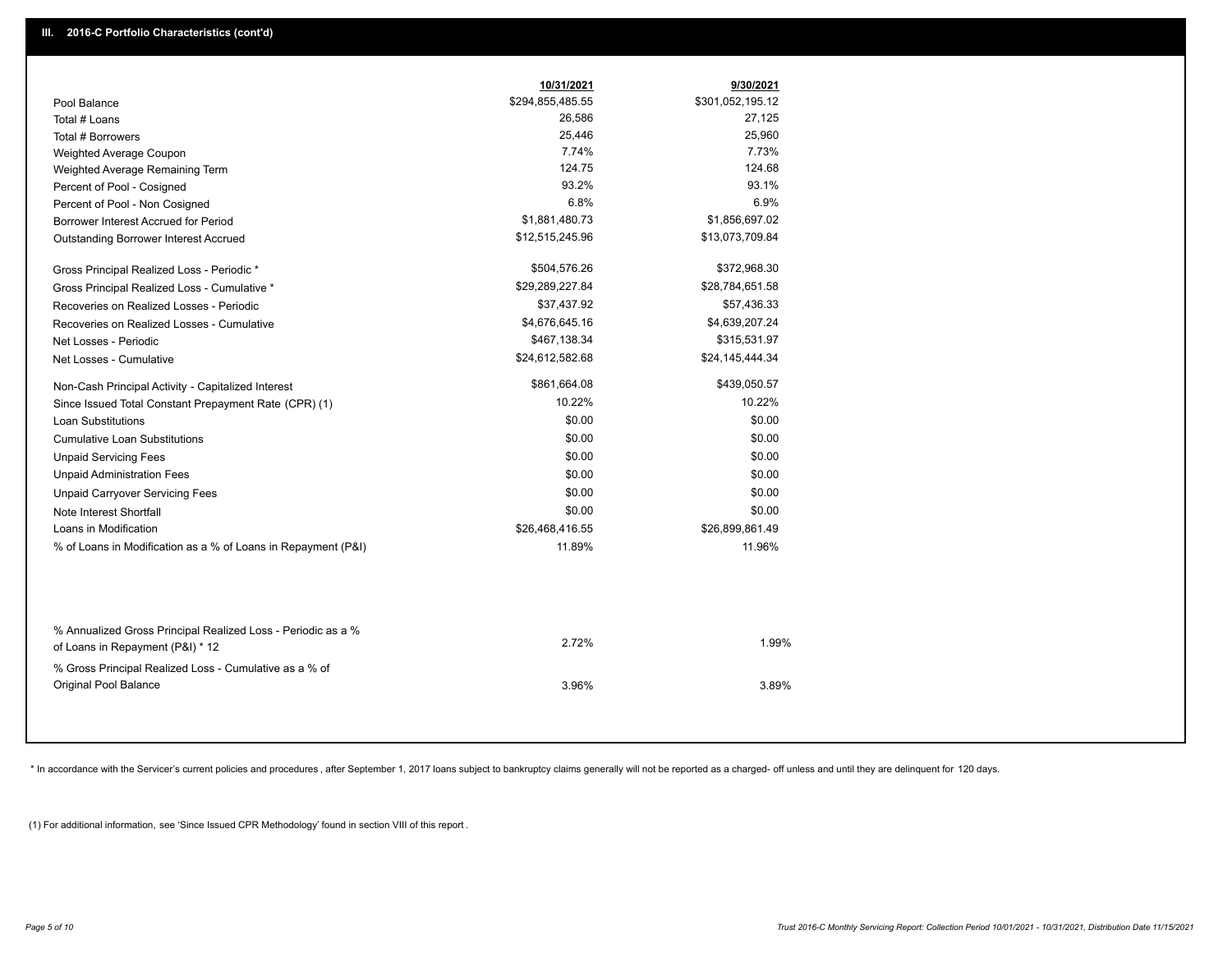#### **Loan Program**  A

|                                    | Weighted<br>Average | # LOANS | <b>\$ AMOUNT</b> | $%$ *    |
|------------------------------------|---------------------|---------|------------------|----------|
| - Smart Option Interest-Only Loans | 6.65%               | 5,197   | \$39,190,597.94  | 13.291%  |
| - Smart Option Fixed Pay Loans     | 7.73%               | 7.127   | \$93,069,323.35  | 31.564%  |
| - Smart Option Deferred Loans      | 8.01%               | 14.262  | \$162,595,564.26 | 55.144%  |
| - Other Loan Programs              | $0.00\%$            |         | \$0.00           | 0.000%   |
| <b>Total</b>                       | 7.74%               | 26,586  | \$294,855,485.55 | 100.000% |

\* Percentages may not total 100% due to rounding

B

C

**Index Type**

|                       | Weighted<br>Average | # LOANS | <b>\$ AMOUNT</b> | $%$ *     |
|-----------------------|---------------------|---------|------------------|-----------|
| - Fixed Rate Loans    | 7.90%               | 6,002   | \$79,346,842.46  | 26.910%   |
| - LIBOR Indexed Loans | 7.68%               | 20,584  | \$215,508,643.09 | 73.090%   |
| - Other Index Rates   | $0.00\%$            |         | \$0.00           | $0.000\%$ |
| <b>Total</b>          | 7.74%               | 26,586  | \$294,855,485.55 | 100.000%  |

\* Percentages may not total 100% due to rounding

## **Weighted Average Recent FICO**

| (2)<br>Wtd Avg Recent FICO Band | # LOANS  | <b>S AMOUNT</b>  | %         |
|---------------------------------|----------|------------------|-----------|
| $0 - 639$                       | 1,624    | \$19,619,991.21  | 6.654%    |
| 640 - 669                       | 1,722    | \$19,886,413.99  | 6.744%    |
| 670 - 699                       | 2,783    | \$32,071,944.24  | 10.877%   |
| 700 - 739                       | 5,353    | \$63,331,057.51  | 21.479%   |
| $740 +$                         | 15,104   | \$159,946,078.60 | 54.246%   |
| $N/A^{(1)}$                     | $\Omega$ | \$0.00           | $0.000\%$ |
| <b>Total</b>                    | 26,586   | \$294,855,485.55 | 100.000%  |
|                                 |          |                  |           |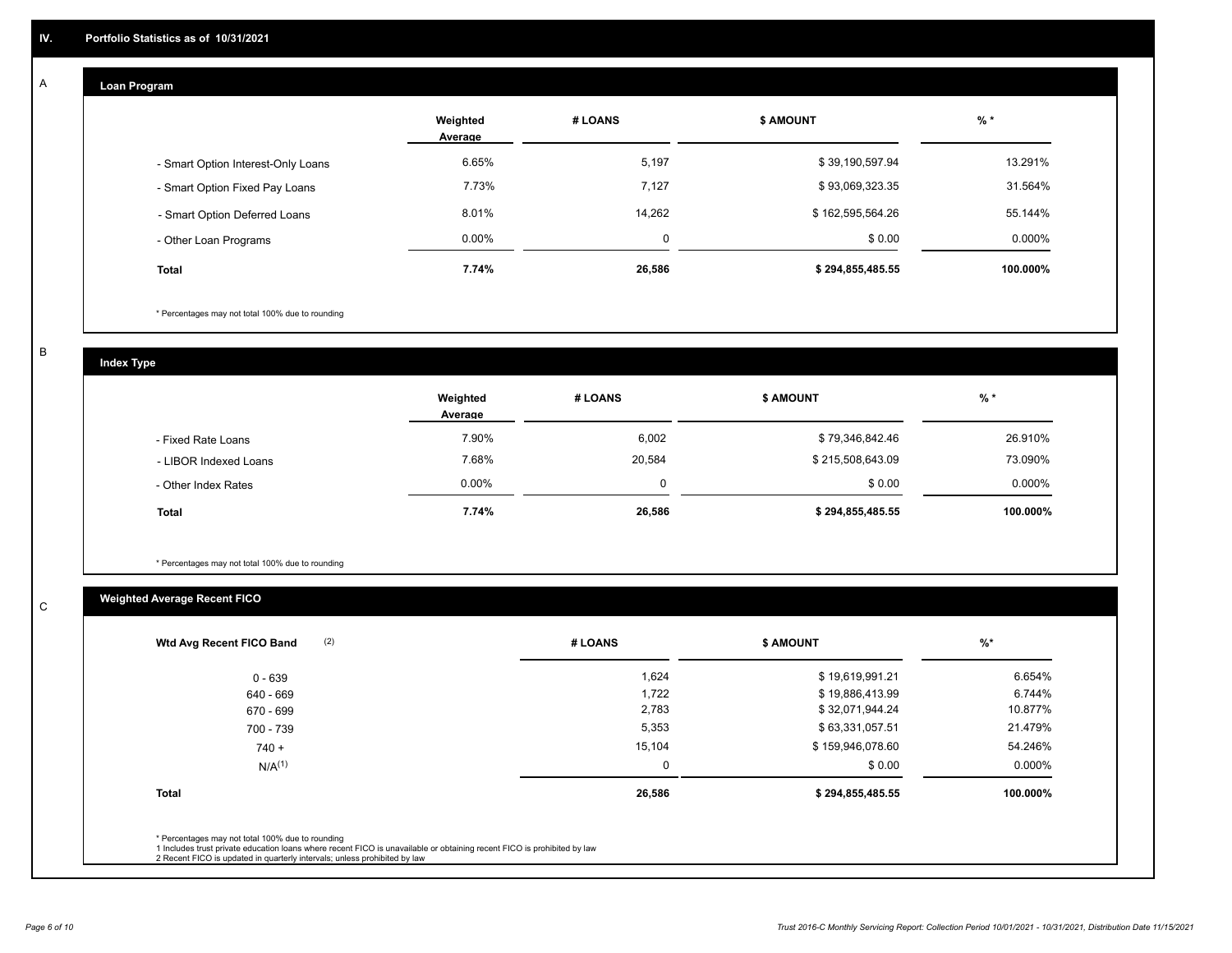| ٧. | 2016-C Reserve Account, Principal Distribution, and R-2 Certificate Calculations     |                  |  |
|----|--------------------------------------------------------------------------------------|------------------|--|
| А. | <b>Reserve Account</b>                                                               |                  |  |
|    | Specified Reserve Account Balance                                                    | \$1,865,473.00   |  |
|    | Actual Reserve Account Balance                                                       | \$1,865,473.00   |  |
| В. | <b>Principal Distribution Amount</b>                                                 |                  |  |
|    | i.<br>Class A Notes Outstanding                                                      | \$160,736,536.58 |  |
|    | Pool Balance<br>ii.                                                                  | \$294,855,485.55 |  |
|    | First Priority Principal Distribution Amount (i - ii)<br>iii.                        | \$0.00           |  |
|    | Class A and B Notes Outstanding<br>iv.                                               | \$210,736,536.58 |  |
|    | First Priority Principal Distribution Amount<br>٧.                                   | \$0.00           |  |
|    | Pool Balance<br>vi.                                                                  | \$294,855,485.55 |  |
|    | Specified Overcollateralization Amount<br>vii.                                       | \$88,456,645.67  |  |
|    | Regular Principal Distribution Amount (if (iv > 0, (iv - v) - (vi - vii))<br>viii.   | \$4,337,696.70   |  |
|    | Pool Balance<br>ix.                                                                  | \$294,855,485.55 |  |
|    | 10% of Initial Pool Balance<br>х.                                                    | \$74,034,231.64  |  |
|    | <b>First Priority Principal Distribution Amount</b><br>xi.                           | \$0.00           |  |
|    | Regular Principal Distribution Amount<br>xii.                                        | \$4,337,696.70   |  |
|    | Available Funds (after payment of waterfall items A through I)<br>xiii.              | \$2,536,478.99   |  |
|    | xiv. Additional Principal Distribution Amount (if(vi <= x,min(xiii, vi - xi - xii))) | \$0.00           |  |
|    |                                                                                      |                  |  |
| C. | R-2 Certificate                                                                      |                  |  |
|    | \$44,905,600.00<br>Previous Notional Balance                                         |                  |  |
|    | Shortfall of Principal                                                               | \$0.00           |  |
|    | Shortfall of Interest                                                                | \$0.00           |  |
|    | <b>Current Notional Balance</b>                                                      | \$44,905,600.00  |  |
|    | Excess Distribution Allocated (1)                                                    | \$776,774.70     |  |
|    |                                                                                      |                  |  |

1. Until the notional amount of the R-2 Certificate is reduced to zero and if there is excess cash through the distribution available it will be distributed to the R-2 Certificate, otherwise the amount will be zero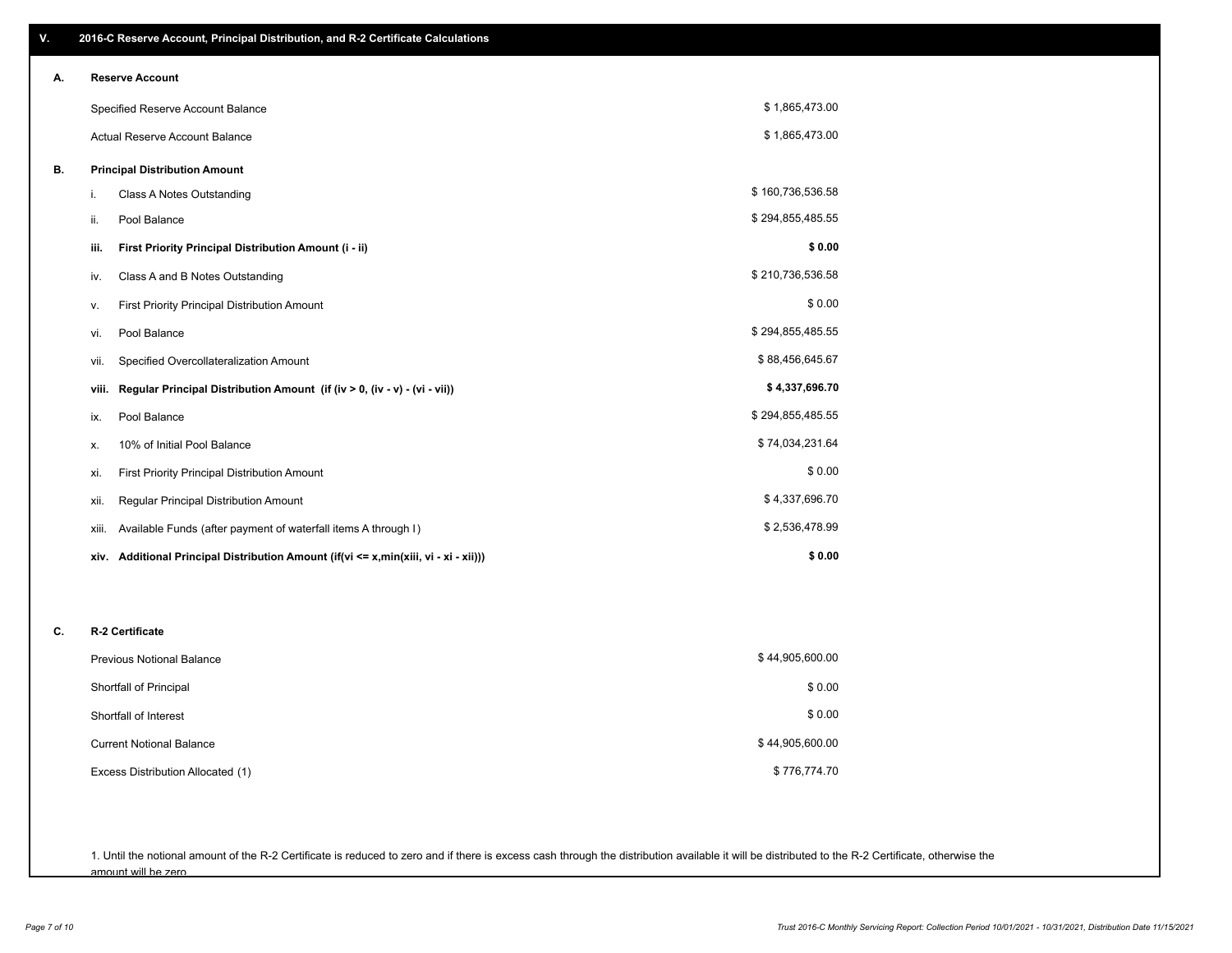|                                                         | Paid           | <b>Funds Balance</b> |
|---------------------------------------------------------|----------------|----------------------|
| <b>Total Available Funds</b>                            |                | \$7,491,447.12       |
| <b>Trustee Fees</b><br>A                                | \$0.00         | \$7,491,447.12       |
| В<br><b>Servicing Fees</b>                              | \$194,246.53   | \$7,297,200.59       |
| C<br>i. Administration Fees                             | \$8,333.00     | \$7,288,867.59       |
| ii. Unreimbursed Administrator Advances plus any Unpaid | \$25,000.00    | \$7,263,867.59       |
| Class A Noteholders Interest Distribution Amount<br>D   | \$254,275.23   | \$7,009,592.36       |
| Е<br><b>First Priority Principal Payment</b>            | \$0.00         | \$7,009,592.36       |
| F.<br>Class B Noteholders Interest Distribution Amount  | \$135,416.67   | \$6,874,175.69       |
| G<br><b>Reinstatement Reserve Account</b>               | \$0.00         | \$6,874,175.69       |
| H<br>Regular Principal Distribution                     | \$4,337,696.70 | \$2,536,478.99       |
| <b>Carryover Servicing Fees</b>                         | \$0.00         | \$2,536,478.99       |
| Additional Principal Distribution Amount<br>J           | \$0.00         | \$2,536,478.99       |
| Unpaid Expenses of Trustee<br>Κ                         | \$0.00         | \$2,536,478.99       |
| Unpaid Expenses of Administrator<br>L                   | \$0.00         | \$2,536,478.99       |
| M<br>i. Remaining Funds to the R-1 Certificateholder(s) | \$1,759,704.29 | \$776,774.70         |
| ii. Remaining Funds to the R-2 Certificateholder(s)     | \$776,774.70   | \$0.00               |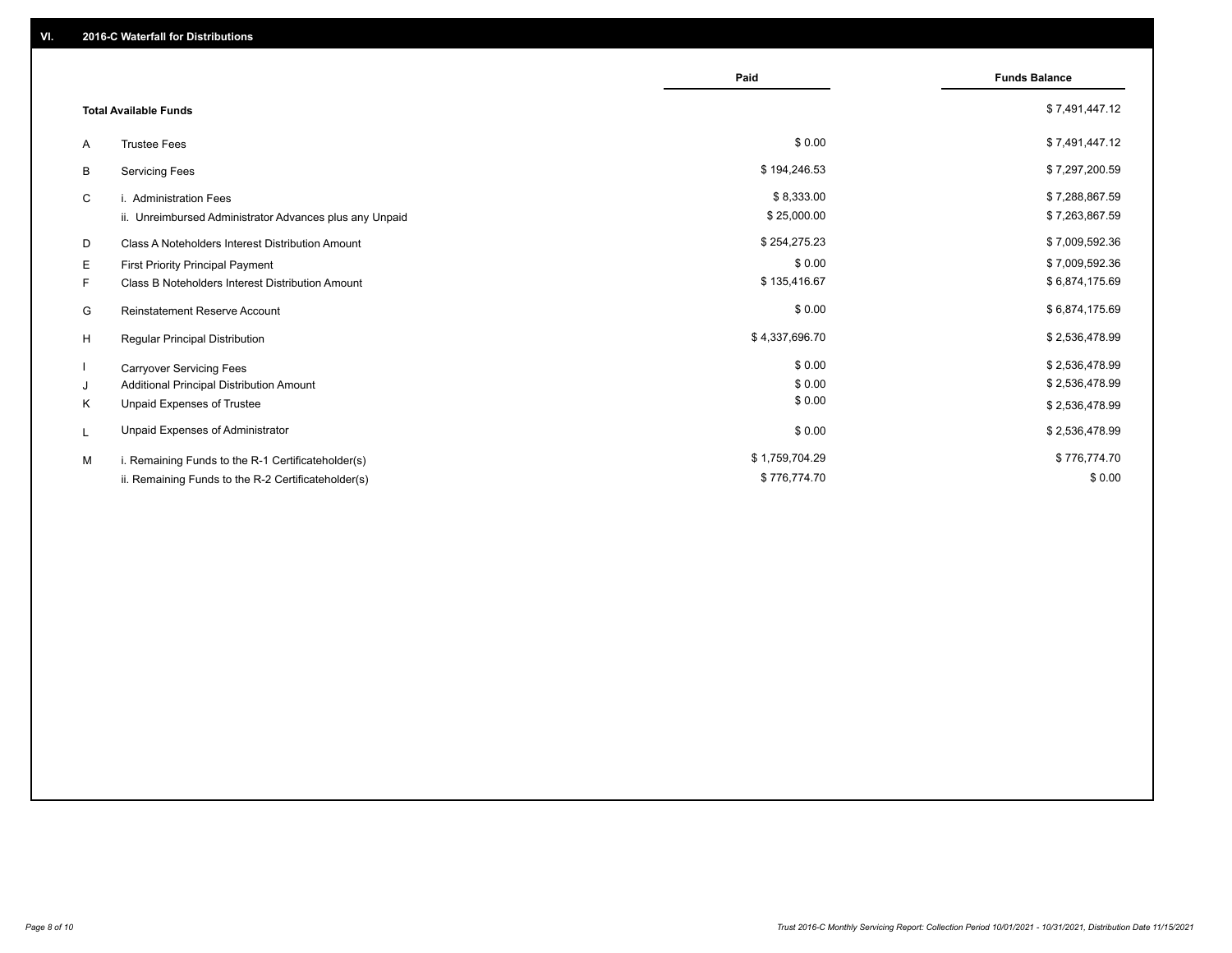## Ending Balance Factor Paydown Factor 0.011505827 0.011505827 0.000000000 Ending Principal Balance \$50,000,000.00 \$894,171,184.76 \$94,171,184.76 \$62,227,655.12 \$50,000,000.00 \$50,000,000 Principal Paid \$2,611,822.68 \$ 1,725,874.02 \$ - \$ - \$ - \$ - Interest Shortfall \$ 188,726.86 \$ 65,548.37 \$ 135,416.67 Interest Paid Total Interest Due \$ 188,726.86 \$ 65,548.37 \$ 135,416.67 \$ 135,416.67 \$ 135,416.67 \$ - \$ - \$ - Interest Shortfall from Prior Period Plus Accrued Interest  $Current Interest Due$  \$ 188,726.86  $$ 65,548.37$  \$ 135,416.67 Accrued Interest Factor **0.002708333** 0.001950000 0.001024937 0.001024937 0.002708333 Interest Rate\* 2.34000% 1.19025% 3.25000% Daycount Fraction 0.08333333 0.08611111 0.08333333 Accrual Period End 11/15/2021 11/15/2021 11/15/2021 Accrual Period Begin 10/15/2021 10/15/2021 10/15/2021 Record Date (Days Prior to Distribution) **1 NEW YORK BUSINESS DAY** 1 NEW YORK BUSINESS DAY 1 NEW YORK BUSINESS DAY Spread/Fixed Rate 2.34% 1.10% 3.25% Index FIXED LIBOR FIXED Beginning Balance \$ 50,000,000.00 \$ \$96,783,007.44 \$ \$96,783,007.44 \$ \$63,953,529.14 \$ \$50,000,000.00 \$ \$50,000,000 Cusip/Isin 78449KAB6 78449KAC4 78449KAD2 **A2A A2B B** 0.414851034 0.414851034 1.000000000 **Distribution Amounts**

\* Pay rates for Current Distribution. For the interest rates applicable to the next distribution date, please see https://www.salliemae.com/about/investors/data/SMBabrate.txt.

**VII. 2016-C Distributions**